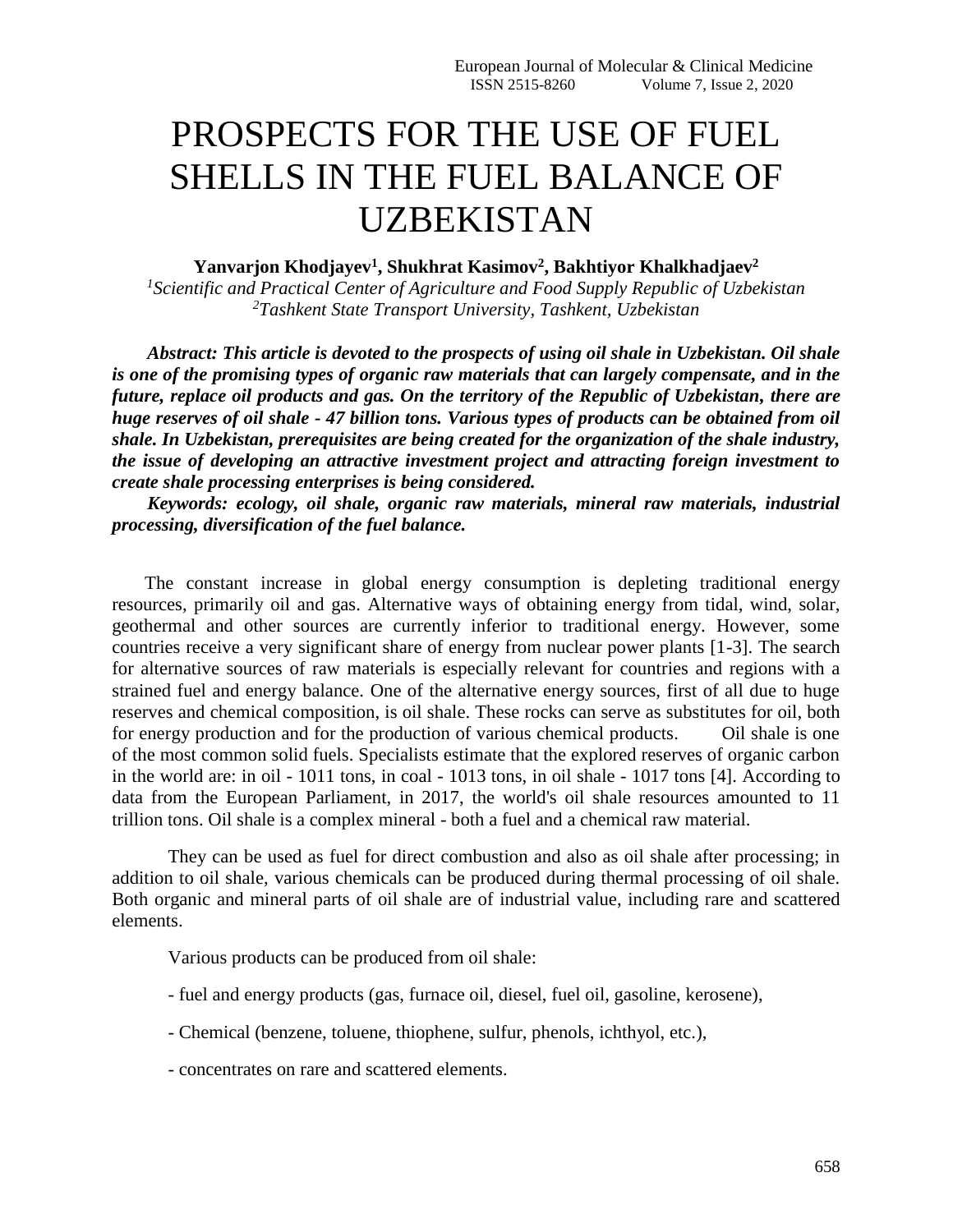Oil shale is one of the promising types of organic raw materials, which can largely compensate and, in the future, replace oil products and gas [5]. In contrast to other species, solid oil shale contains significant amounts of hydrogen in organic matter. The possibility of obtaining liquid and gaseous hydrocarbons from oil shale, which are similar in composition and properties to oil products and natural gas, allows considering them as important strategic resources [6]. At present, coal and oil shale are the most comprehensive and reliable energy sources. The problems of oil shale processing are becoming urgent and require close attention. The study of oil shale features makes it possible to consider it as an energy, chemical, a technological and mineral resource for use in various industries.

Uzbekistan has huge reserves of oil shale - 47 billion tons. The main oil shale deposits are located in the Kyzylkum desert and the Boysun mountains: Boysun (Surkhandarya region), Sangruntau (Navoi region) and Urtabulak (Bukhara region) [7]. Geological surveys in Uzbekistan have shown that the depth of oil shale is in the range of 100 to 500 m and below, with an average thickness of 0.5 to 1.0 m. In our Republic, where there are potential oil shale deposits, their use may now be economically feasible for some regions. If we take into account the volatility of prices for energy resources, it makes sense to conduct a more thorough analysis of the prospects for the involvement of this type of raw material in the national economic complex, taking into account modern trends and technologies. In the Kyzylkum basin alone, there are deposits with forecasted reserves of oil shale amounting to 24.6 billion tons. At the Boysun, Sangruntau, Aktau, Uchkir-Kulbeshkak and Urtabulak oil shale deposits, there are about 10 billion tons of oil shale. Prospective manifestations of oil shale have been identified in other parts of Uzbekistan. Uzbekistan ranks third in the world in terms of oil shale reserves, whose total geological resources are estimated at more than 700 billion tonnes.

To determine the directions of industrial use of oil shale it is necessary to have information about its chemical and mineralogical composition, the structure of an organic substance, presence of organomineral compounds, as well as about changes that the initial substance undergoes at various stages of thermal or chemical influence. The main quality indicators and technological properties that determine the practical significance of oil shale are related to the content of organic matter. They are conditioned by its origin and degree of transformation. Oil shale from different oil shale deposits differs significantly in appearance, composition and properties, see Table 1.

|                                 | Elementary composition,% |            |           |            |          |
|---------------------------------|--------------------------|------------|-----------|------------|----------|
| Country deposit                 | $C$ (Carbon)             |            |           |            | S        |
|                                 |                          | (Hydrogen) | (Oxygen)  | (Nitrogen) | (Sulfur) |
| Sangrountau (Navoi<br>region)   | 56-82                    | $5-10$     | $10 - 40$ | $0,2-0,8$  | $0,2-11$ |
| Boysun (Surkhandarya<br>region) | 64,5                     | 7,7        | 20,3      | 2,3        | 5,2      |
| Urtabulak (Bukhara<br>region)   | 60-70                    | $7 - 8$    | до 20     | 2,6        | $8 - 11$ |

Table 1: The elementary composition of oil shale kerogen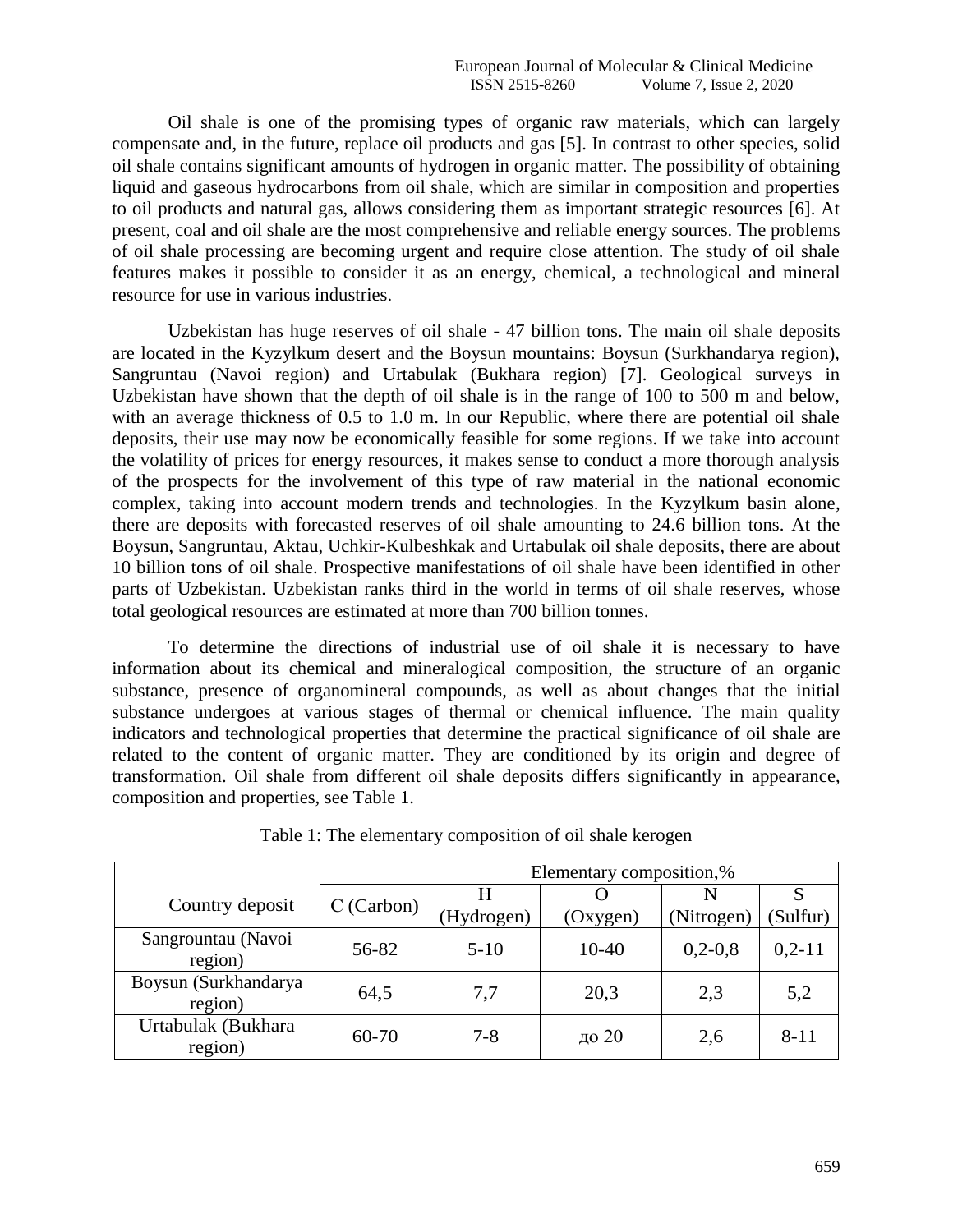The peculiarity of oil shale is that the rich and poor layers of organic matter are famous in it. The chemical composition of organic matter includes carbon, hydrogen, oxygen, nitrogen and sulfur. Carbon is the main element that determines the heat of combustion of oil shale.

The oil shale of Uzbekistan, in addition to carbon, contains U, Mo, Au, W, Ag, Re, Cd, Se, Cu, Ni, Pb, S, including rare earth metals and platinum group metals. Oil shale is of industrial importance, primarily as energy raw material with high calorific value (up to 3300 kcal/kg) due to shale oil in the mineral matrix of oil shale in a chemically bound solid state. The basic ideology for the development of oil shale deposits adopted to date is to convert the organic component of oil shale at the place of occurrence into the liquid phase, i.e. to ensure conversion of kerogen (solid organic substance in the mineral matrix of oil shale) with the formation of shale oil in a well without extracting shale ore to the bottom surface. It is believed that this approach is beneficial for oil shale processing. However, oil shale is also a new promising mineral raw material for the chemical industry, metallurgy, medicine, agriculture and construction industry. Complex processing of oil shale to extract, in addition to hydrocarbons, rare and scattered elements, etc., is a problem of national importance, because molybdenum and vanadium can be extracted from coke after oil shale processing, and during chemical processing highly sulphuric fuel oils containing up to 4-6% of sulphur, which are used to lubricate engines; resins (8-12%), from which oil can be obtained to impregnate wood; electrode coke, mastic, etc. are produced. Research in this direction is actively continuing [8].

Uzbekistan does not yet have production capacities for processing oil shale, which is, as shown above, a raw material for oil products, gas, heat, electricity and inorganic elements (metals, salt, etc.). Available scientific developments [9] in Uzbekistan (mainly, Scientific and Research Institute of Mineral Resources of the State Committee on Geology and Mineral Resources of the Republic of Uzbekistan, Institute of General and Inorganic Chemistry of the Academy of Sciences of the Republic of Uzbekistan, Tashkent State Technical University, Institute of General and Inorganic Chemistry of the Academy of Sciences of the Republic of Uzbekistan) and world experience allow forecasting high efficiency of oil shale involvement in processing to expand the range of oil shale products at industrial enterprises. Diversification of industrial processing of oil shale is largely determined by the content of organic matter and mineral components; at any ratio, according to preliminary calculations, the creation of an industrial base for oil shale processing is expected to be very profitable. We believe that there is a need to accelerate the development and establishment of capacities in this sector.

The prerequisites for organizing the oil shale industry are being created in Uzbekistan today. The issue of developing an investment-attractive project and attracting foreign investments for the establishment of oil shale processing enterprises is currently under consideration. The project of deep processing of oil shale into high-quality hydrocarbon energy resources and mineral compounds and metals provides for pre-project research (R&D, PTER, temporary technological regulations, business plan) with the issuance of innovative technology and use of foreign investments to create a pilot industrial base, without which the future development is unrealistic and which would allow the development of technical specifications for the design of a pilot plant for complex processing of oil shale. State expertise of the deep oil shale processing project - Protocol of Intentions with the Investor - Memorandum of Understanding, and then - Investment Agreement - are necessary steps in preparation of the